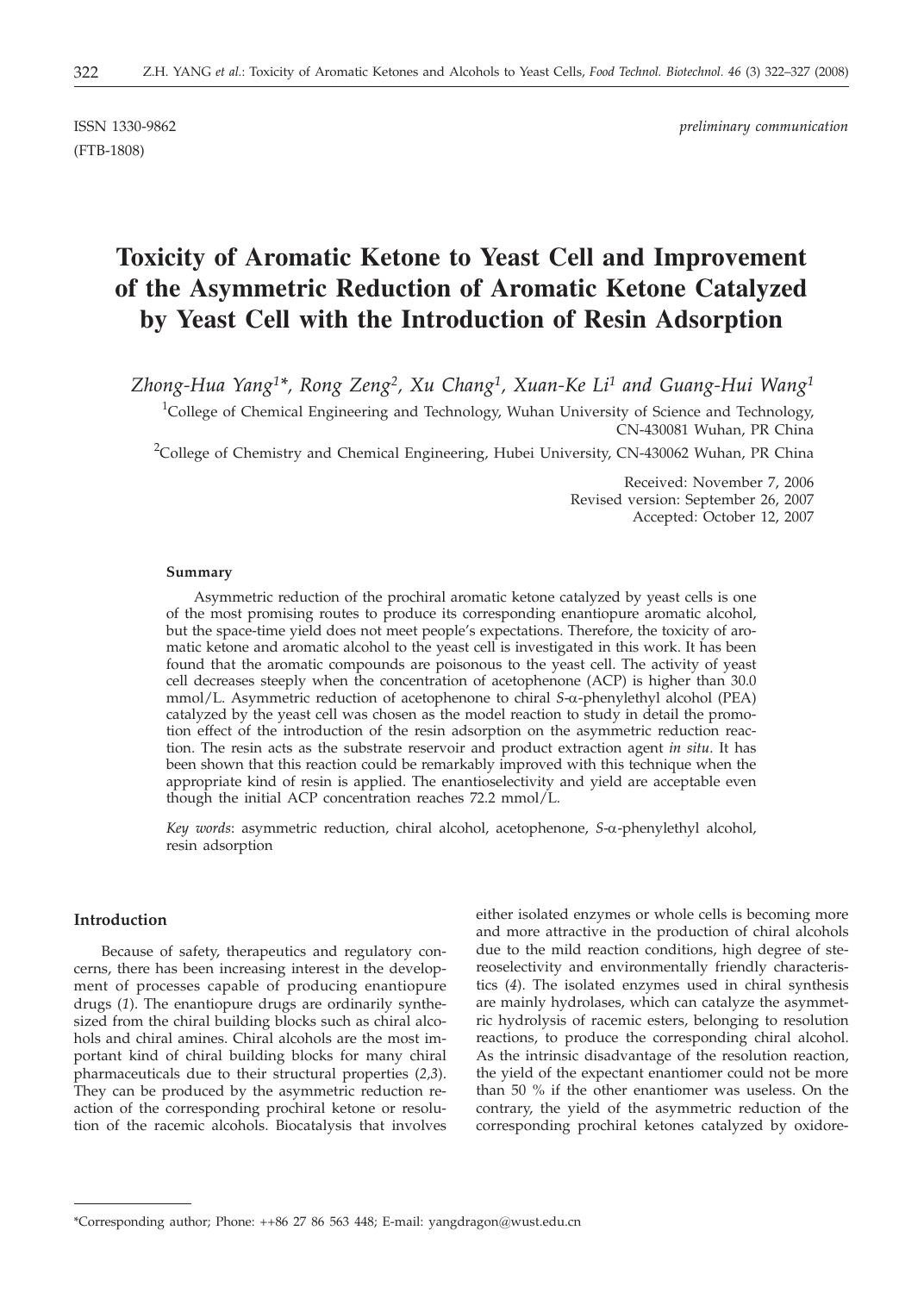ductase could reach 100 % in theory. But these reactions require the presence of expensive cofactors such as NADPH or NADH (*2*). Living cell is an excellent alternative to the isolated oxidoreductase, since the oxidoreductase, cofactor and its regenerate system are all located within the living cell (*5*). The other advantages of using active cells are avoiding the expensive enzyme purification processes and making the oxidoreductase more stable in the living cells. However, the disadvantage of using a living cell as the catalyst is that the reaction cannot be carried out under high initial substrate concentration due to the toxicity of the substrate to the cell activity, which results in low space-time yield.

Optically active aromatic alcohols are the key chiral building blocks for many chiral pharmaceuticals such as L-chlorprenaline, *S*-fluoxetine, *R*-tomoxetine and *R*-denopamine. One of the most important routes of producing the enantiopure aromatic alcohols is by asymmetric reduction of the corresponding prochiral aromatic ketones catalyzed by active cells (*5–8*). It has been demonstrated that baker's yeast is the preferred candidate for this reaction because of its low cost and broad substrate types. Outstanding enantioselectivity of this reaction was achieved (*8*), but the space-time yield was low. The reason is that the initial substrate concentration must be low due to the toxicity of the substrate and product to the yeast cell (*9,10*). The space-time yield could be improved if the initial substrate concentration was increased, in which case the toxicity of the substrate to the active cell would be avoided (*9*).

Adsorbing resins have recently been used successfully for *in situ* product removal in fermentation to alleviate the product inhibition effect and the toxicity to the cell (*11,12*). Also, this technique may be efficient in the asymmetric reduction of prochiral aromatic ketone catalyzed by active cell. Recently, this technique has been successfully applied in asymmetric reduction of other kinds of prochiral ketones (*13–15*). The adsorbing resins act as the substrate reservoir and product extraction agent *in situ*, so the substrate amount can be remarkably increased, and the toxicity of the substrate and product alleviated, which makes the reaction more practicable.

In the present work, the reaction of asymmetric reduction of acetophenone (ACP) to chiral  $\alpha$ -phenylethyl alcohol (PEA) catalyzed by active yeast cell is chosen as the model reaction. First, the toxicity of the substrate and product to the yeast cell are investigated, then the promotion effects of the introduction of resin adsorption to the asymmetric reduction reaction are studied in detail.

# **Materials and Methods**

#### *Reagents*

Acetophenone (ACP) and benzaldehyde, of analytical purity grade, were purchased from Sinopharm Chemical Reagent Co., Ltd. (China). *R-* and *S*-a-phenylethyl alcohol (PEA), of lab reagent grade, were purchased from Acros Organics (New Jersey, USA). The others were of analytical purity grade and commercially available.

Inert macroporous adsorbing resins were used in this work. Amberlite™ XAD and XE series resins, which were macroreticular aromatic resins, were purchased

from Rohm and Haas Company (USA). Resins ZG1 to ZG5, which were kindly given by Hangzhou ZhengGuang resin Co., Ltd. (China), were macroreticular aliphatic resins with specific surface area from 200–900 m<sup>2</sup>/g.

The active baker's yeast was obtained from Meishan- -Mauri Yeast Co., Ltd. (China).

### *Activation of dried yeast*

The active baker's yeast was obtained as dried powder and it needed activation before use. A mass of 7.5 g of active dried baker's yeast was inoculated and incubated in 250 mL of activation medium in an orbital shaker at 170 rpm and 30  $^{\circ}$ C for 2 h. The activation medium was composed of 5 % glucose, 0.2 %  $(NH_4)_2SO_4$ , 0.1 % K<sub>2</sub>HPO<sub>4</sub>, 0.1 % CaSO<sub>4</sub>, 0.1 % citric acid and H<sub>2</sub>O. After activation, yeast cells were collected by centrifugation at  $6400 \times g$  for 15 min and washed twice with  $KH_2PO_4-K_2HPO_4$  buffer (0.05 mol/L, pH=7.0). The harvested yeast cells were kept at 4 °C for future use (*14*).

#### *Resin pretreatment*

The crude commercial resin was shipped as a water wet product imbibed with NaCl and  $Na<sub>2</sub>CO<sub>3</sub>$  to retard bacterial growth, so it needed pretreatment before use. It was first washed twice with deionized water (10 mL for 1 mL of resin, 1 h) and then with ethanol (5 mL for 1 mL of resin, 1 h). Finally, the resin was dried at 60 °C under reduced pressure and preserved in a desiccator (*14*).

# *Determination of the toxicity of ACP and PEA to yeast cells*

The method is based on the glucose consumption rate (*16*). In this method, a mass of 3.0 g of wet yeast cells was incubated in 30 mL of  $KH_{2}PO_{4}$ - $K_{2}HPO_{4}$  buffer (0.05 mol/L, pH=7.0) with ACP or PEA at a given concentration and a period of time which are given in the section Results and Discussion. Then the yeast cell was transferred into 30 mL of glucose solution containing 0.5 g of glucose. The glucose consumption rate was determined in the first 30 min. The retention activity of the yeast cell was expressed as relative activity. The relative activity was defined as the ratios of glucose consumption rate of the yeast cell incubated with ACP or PEA to that of the blank experiment (*16*).

## *Asymmetric reduction of ACP by yeast without resin adsorption*

A mass of 7.0 g of activated wet yeast cells was suspended in 35 mL of  $KH_2PO_4$ -K<sub>2</sub>HPO<sub>4</sub> buffer (0.05 mol/L, pH=7.0) in a 150-mL Erlenmeyer flask. A mass of 1.0 g of wet yeast equals 0.25 g of dry mass, which was determined by drying the wet yeast to constant mass at 120 °C. Then some ACP and 0.5 g of glucose as the co-substrate were added to the suspension. The asymmetric reduction reaction was processed in a thermostatic orbital shaker at 150 rpm and 30 °C for 30 h. After reduction reaction, the reactive mixture was extracted twice with 35 mL of ethyl acetate. The organic phase was dried with anhydrous  $Na<sub>2</sub>SO<sub>4</sub>$ . The concentration of ACP and PEA, and the enantiomeric excesses (e.e*.*) of *S*-PEA were determined.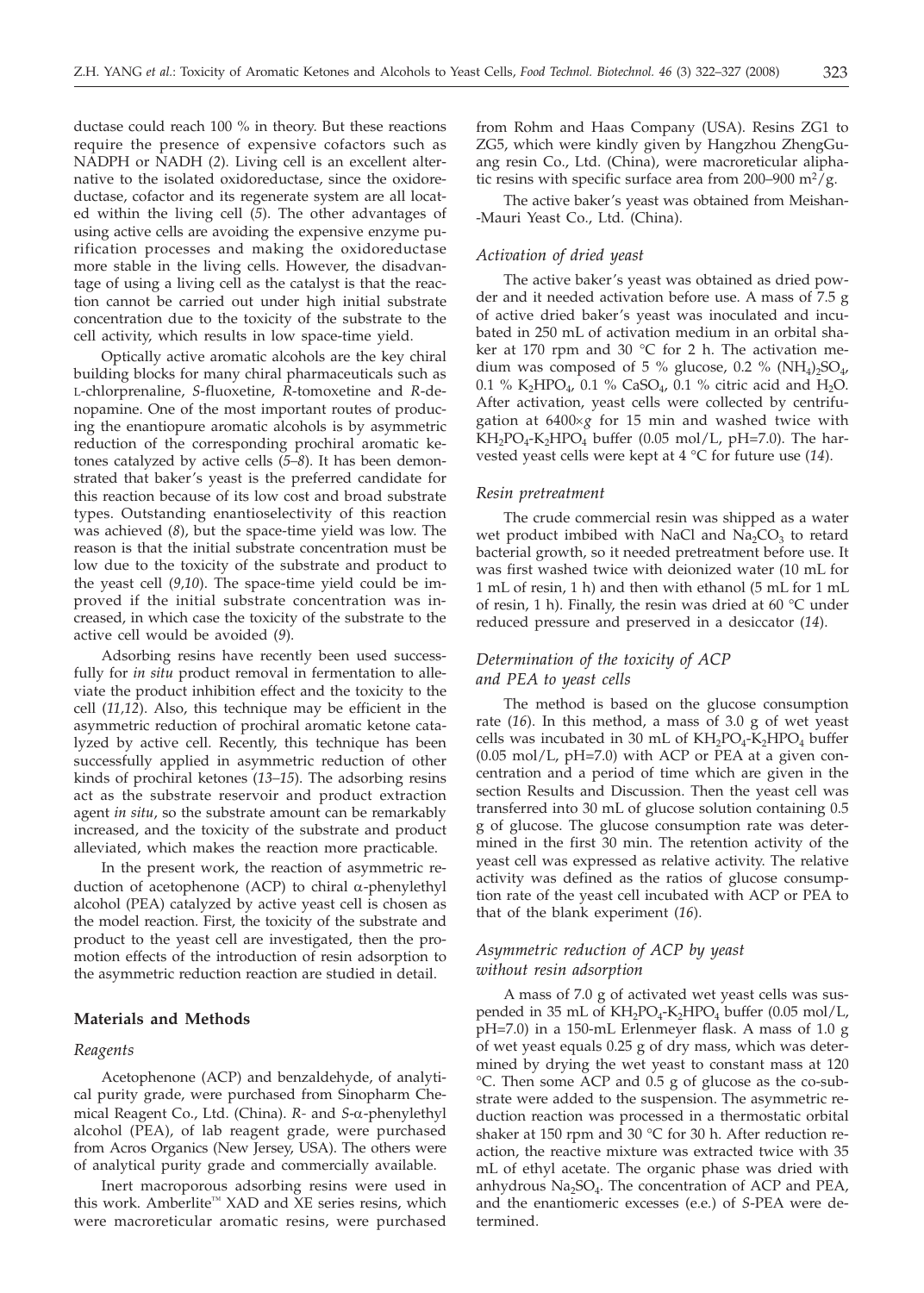# *Asymmetric reduction of ACP by yeast with resin adsorption*

The typical experiment of asymmetric reduction of ACP by yeast cells accompanied by the introduction of resin adsorption was performed as follows: some resin and ACP were added into a 150-mL Erlenmeyer flask with 35 mL of  $KH_2PO_4-K_2HPO_4$  buffer (0.05 mol/L, pH=7.0). The mixture was shook for 60 min to reach adsorption balance, then 7.0 g of wet yeast cells and 0.5 g of glucose as the co-substrate were added. The flask was placed in a thermostatic orbital shaker operating at 150 rpm and 30 °C to carry out the asymmetric reduction reaction for 30 h. After the reaction, the extraction and later treatment were the same as those of the reduction reaction without resin.

#### *Analytical methods*

The concentrations of ACP, *R*-PEA and *S*-PEA were determined with a gas chromatograph (Model 6820, Agilent Technologies Co., Ltd., USA) equipped with a chiral Cyclodex-B capillary column (0.32 mm×30 m, Agilent Technologies Co., Ltd., USA). Benzaldehyde was used as the internal standard substance. The conditions for gas chromatograph were:  $N_2$  as the carrier gas with the flow rate of 3.5 mL/min, split ratio 50:1, flame ionization detector (FID), and programming temperature for the oven temperature. The temperature program was 80 °C for 4 min, ascending from 80 to 150  $^{\circ}$ C at the speed of 15  $^{\circ}$ C/ min, and remaining at 150 °C for 3 min. The temperature of both injector and FID was 250 °C. The residence time of ACP, *R*-PEA and *S*-PEA was 8.973, 10.427 and 10.581 min, respectively.

The reaction degree and the enantioselectivity were indicated by yield (*h*, Eq. 1) and e.e*.* (Eq. 2) of *<sup>S</sup>*-PEA respectively, which were defined as:

$$
\eta = \frac{c_{\text{PEA}}}{c_0} \times 100 \tag{1/}
$$

$$
e.e. = \frac{c_{\rm S} - c_{\rm R}}{c_{\rm S} + c_{\rm R}} \times 100 \tag{2}
$$

where  $c_0$  is the initial ACP concentration,  $c_{\text{PEA}}$  is the final PEA concentration,  $c_S$  is the final *S*-PEA concentration, and  $c_R$  is the final *R*-PEA concentration.

## **Results and Discussion**

# *Reaction properties of asymmetric reduction of ACP by baker's yeast*

There are some oxidoreductases in the yeast cell, such as alcohol dehydrogenase, which can catalyze the asymmetric reduction reaction of the prochiral aromatic ketone, such as ACP, to chiral aromatic alcohol. The product of ACP asymmetric reduction catalyzed by the yeast cell is mainly *S*-PEA. The stereoselectivity of this reaction is very outstanding. The e.e*.* of *S*-PEA reaches about 99 %. This reaction follows Prelog's rule. After 30 h, the reaction reached the balance, *i.e.* the concentration of ACP and PEA remained constant. This means not only that ACP can be reduced to PEA, but also that PEA can be oxidized to ACP catalyzed by the yeast cell. This was also found in Gervais's report when simple aliphatic ketone was reduced in organic solvent (*17*).

The influence of the initial ACP concentration on the asymmetric reduction reaction was investigated. The experiments were carried out with 7.0 g of wet yeast and the initial substrate concentrations increased from 17.1 to 96.8 mmol/L. The results are shown in Fig. 1, where it is evident that the yield decreases with the increase of the concentration of ACP. The yield drastically decreased, especially when the concentration of ACP was higher than 27.0 mmol/L. The most plausible reason for the decrease of yield may be due to cell toxicity and substrate/product inhibition, as a result of increased substrate concentration (*10*).



**Fig. 1.** Effect of the initial ACP concentration on the asymmetric reduction of ACP by baker's yeast: ( $\blacksquare$ ) PEA yield, ( $\lozenge$ ) e.e. of *S*-PEA

## *Toxicity of ACP and PEA to yeast cell*

It can be deduced from the above experiment that both the substrate and the product of this reaction are poisonous to the yeast cells. Generally, the compounds containing aryl group are pernicious to active cells. It is necessary to investigate the effect of ACP and PEA on the activity of the yeast cell. In these experiments, the concentration of ACP and PEA was increased from 0 to 68.0 mmol/L, and the incubation time was 6, 12, 24 and 30 h. Other conditions were described in the section Materials and Methods. The results are shown in Fig. 2.



**Fig. 2.** Effect of ACP and PEA on the activity of baker's yeast:  $(\blacksquare)$  incubation with ACP for 6 h,  $(\lozenge)$  incubation with ACP for 12 h,  $(\triangle)$  incubation with ACP for 24 h,  $(\blacktriangledown)$  incubation with ACP for 30 h,  $(\Box)$  incubation with PEA for 6 h,  $(O)$  incubation with PEA for 12 h,  $(\triangle)$  incubation with PEA for 24 h,  $(\nabla)$  incubation with PEA for 30 h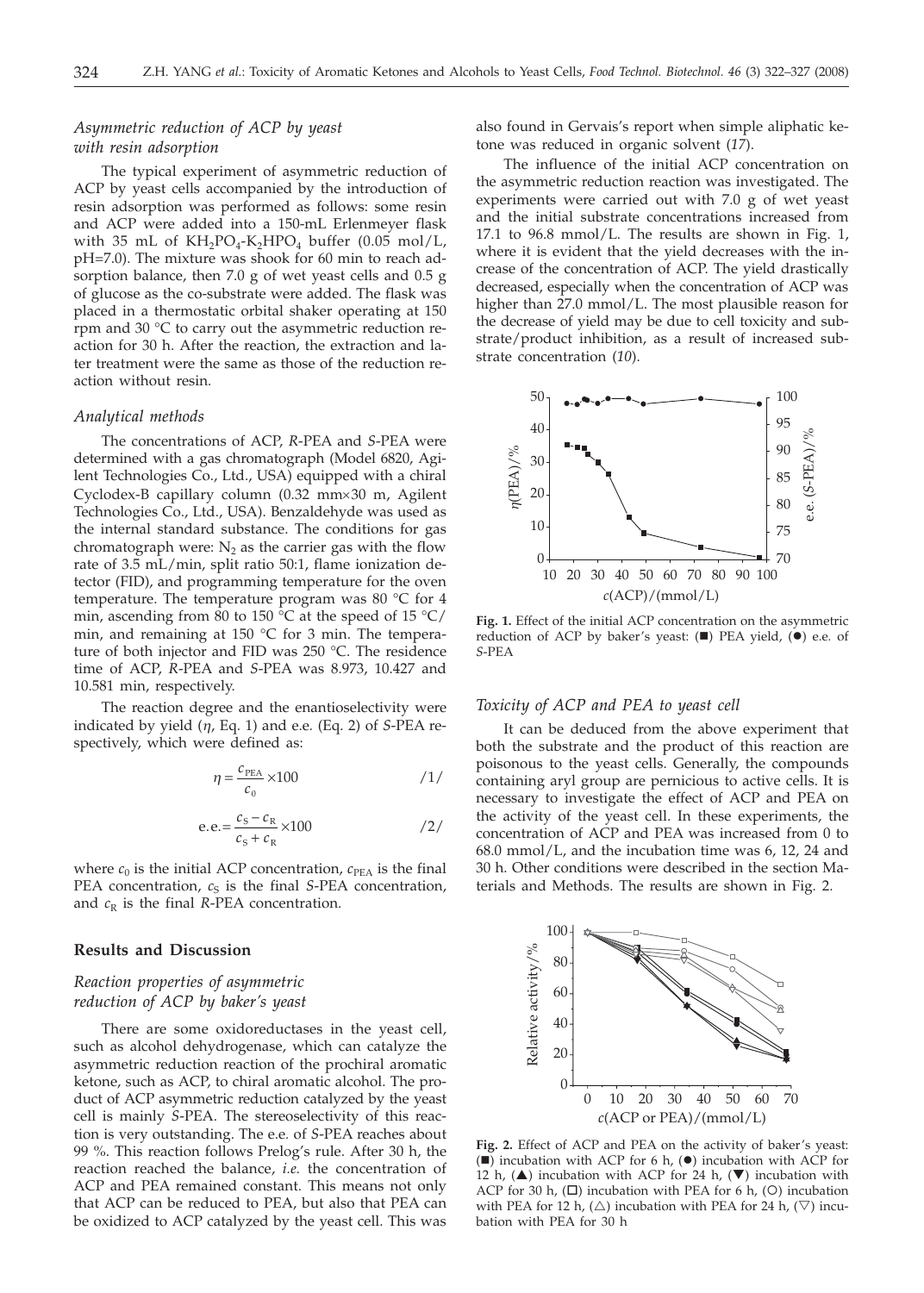As shown in Fig. 2, ACP and PEA are poisonous to the yeast cell, which is consistent with the previous findings that the substrate and the product inhibit the activity of the yeast cell. With the increase of the concentration of ACP and PEA and prolonging the incubation time, the toxicity of ACP and PEA to the yeast cell becomes more intense. Relative activity decreased steeply when the concentration of ACP was higher than 30.0 mmol/L, which is similar to the results of Rogers *et al.* (*10*) about acetophenone tolerance of yeast cell. It may also be concluded from Fig. 2 that ACP is more poisonous to the yeast cell than PEA. The result is consistent with the reduction reaction results of the above experiment.

# *Improvement of the asymmetric reduction of ACP by the introduction of resin adsorption*

To avoid the toxicity of the substrate or product to the yeast cell, introducing resin adsorption may be a feasible technique. This method was successfully applied in our previous work of asymmetric reduction of  $\beta$ -oxo ester (*14*). The schematic diagram of asymmetric reduction reaction with introduction of resin adsorption is presented in Fig. 3.



**Fig. 3.** Scheme of the process for asymmetric reduction of ACP by baker's yeast with the introduction of resin adsorption

As shown in the scheme, the reaction substrate (ACP) adsorbed in the resin can be slowly released to the aqueous phase. With the concentration gradient, ACP diffuses into the yeast cell and is reduced to PEA. The reaction product (chiral PEA) follows a reverse process of this, *i.e.* diffuses out of the cell and is adsorbed into the resin *in situ*. The reaction in the cell as the driving force breaks up the adsorption balance of substrate and product between aqueous buffer phase and resin phase, and pushes the process to the end. With this technique, the concentration of ACP and PEA in contact with the yeast cell may be controlled in a proper range, so that the toxicity of ACP and PEA to the cell can be avoided. The influence of various factors will be discussed in detail in the following paragraphs.

Effect of different kinds of resin on the asymmetric reduction of ACP by baker's yeast

Choosing the appropriate kind of resin is the key factor to this process. Based on literature reports (*13,15*) and our previous work (*14*), the inert macroporous adsorbing resins were chosen. Amberlite™ XAD and XE series resins and ZG1 to ZG5 resins were applied. The concentration of ACP and the mass of resin were 48.8

mmol/L and 1.0 g, respectively. Other conditions were described in the section Materials and Methods. The results are shown in Fig. 4.



**Fig. 4.** Effect of the kind of resin on the asymmetric reduction of ACP with the introduction of resin adsorption:  $(\blacksquare)$  PEA yield, ( $\square$ ) e.e. of S-PEA

It can be seen that the yield may be remarkably improved when  $ZG3$  and Amberlite<sup>™</sup> XAD7 resins were applied. The yield is decreased with the other resins, since the adsorbing ability of these resins to ACP is too strong to release ACP to aqueous phase and to be reduced. Fig. 5 gives the adsorption ability of these resins to ACP. The promotion effect was most remarkable with ZG3 resin because of its appropriate adsorbing ability to ACP, so in the following study the ZG3 resin was applied.



**Fig. 5.** Adsorption ability of the used resins to ACP

In the previous reports, XAD7 was adequate for promoting the asymmetric reduction of various kinds of prochiral ketone (*13,15,18*), which is in agreement with our results. Unfortunately, other kinds of resins were not investigated in these reports. Because the specific surface area of various resins is different, the adsorption ability of these resins to various substrates is different. So, not all resins are applicable to this process. The standard for the resin is that it must have suitable ability to adsorb to the reaction substrate. If the adsorption ability is too strong, the substrate could not be released to the aqueous phase and be reduced. On the contrary, if the adsorption capacity is too weak, the resin could not act as the substrate reservoir and product extraction agent *in situ*.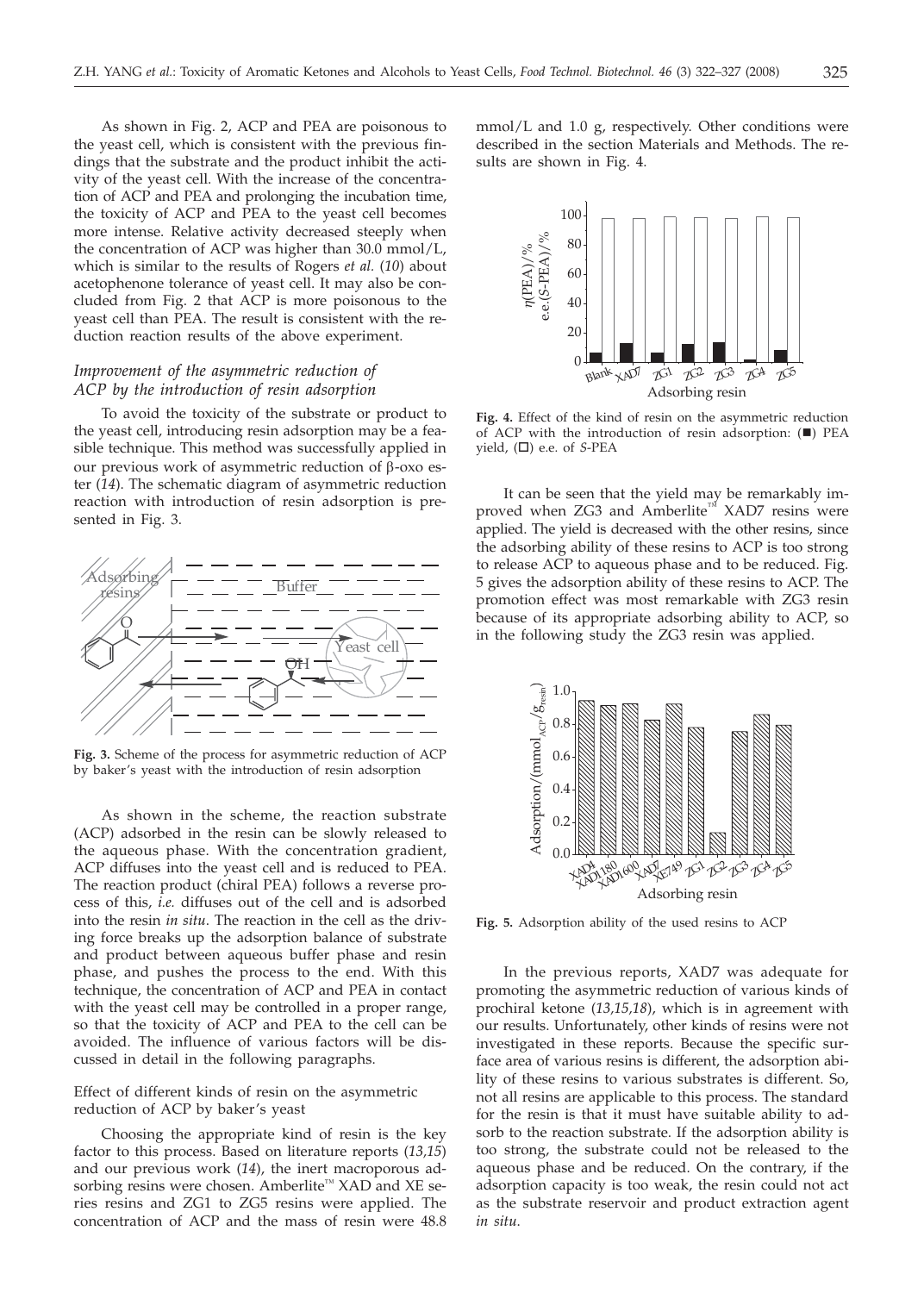Effect of ACP concentration on the asymmetric reduction with resin adsorption

The influence of initial ACP concentration on the asymmetric reduction with resin adsorption was also investigated. The initial concentration of ACP was increased from 12.0 to 114.0 mmol/L. The resin mass was kept at 1.0 g, and other conditions were specified in the section Materials and Methods. The results are shown in Fig. 6.



**Fig. 6.** Effect of the ACP concentration on the asymmetric reduction of ACP by baker's yeast with the introduction of ZG3 resin adsorption:  $(\blacksquare)$  PEA yield,  $(\lozenge)$  e.e. of *S*-PEA

It is evident that the enantioselectivity and yield are acceptable even though the initial ACP concentration increases to 72.2 mmol/L. The yield drastically decreases when the initial concentration of ACP is just more than 27.0 mmol/L without resin adsorption, which can be concluded from Fig. 1. This indicates that this reaction can be remarkably improved with this technique. According to Roy *et al.* (*18*) as the substrate (1-acetonapthone) concentration is increased, the conversion decreases very rapidly. Their experiment showed that the substrate concentration cannot be higher than 7.3 mmol/L (75 mg of 1-acetonapthone in 60 mL of reaction buffer).

# Effect of the mass ratio of resin on the asymmetric reduction of ACP by baker's yeast

To comprehensively understand this technique, the influence of the mass ratio of resin on the asymmetric reduction was investigated by using different resin and substrate ratio. The initial concentration of ACP was kept at



**Fig. 7.** Effect of the mass ratio of resin on the asymmetric reduction of ACP by baker's yeast with the introduction of ZG3 resin adsorption: ( $\blacksquare$ ) PEA yield, ( $\blacksquare$ ) e.e. of *S*-PEA

48.8 mmol/L and the ratio of resin to substrate *m*(resin)/  $m(ACP)$  was increased from 0 to 7.3 g/g. Other conditions were described in the section Materials and Methods. The results are shown in Fig. 7, which shows that the optimum ratio of resin to substrate is about  $4.8 \text{ g/g}$ . This is similar to the results of Roy *et al.* (*18*) in their asymmetric reduction of 1-acetonapthone by *Geotrichum candidum*. Their optimum ratio was about *m*(resin)/*m*(1- -acetonapthone)= $2 g/g$ . The different ratio between our results and those of Roy *et al.* (*18*) is due to the difference between substrate and resin.

## **Conclusions**

It was found that the initial substrate concentration could not be adequately high in the asymmetric reduction of aromatic ketones by ordinary yeast cell. The present work makes clear that the main reason is the obvious toxicity of aromatic compounds to yeast cells. Resin adsorption is applied to improve the asymmetric reduction reaction, which acts as the substrate reservoir and product extraction agent *in situ* to control the concentrations of substrate and product in the aqueous phase. The work indicates that this reaction can be remarkably improved with the appropriate kind of resin. With this technique, the initial ACP concentration can be increased to 72.2 mmol/L with acceptable yield. The method is very convenient, so it should be quite attractive in the practical application.

## *Acknowledgements*

The authors wish to thank the Wuhan Youth Scientist Dawn Foundation for financial support with grant no. 200750731288 and the Science Research Foundation of Wuhan University of Science and Technology with grant no. 2005XY15.

## **References**

- *1.* A.J. Hutt, S.C. Tan, Drug chirality and its clinical significance, *Drugs*, *52* (1996) 1–12.
- *2.* K. Faber: *Biotranformations in Organic Chemistry*, Springer Press, Berlin, Germany (1997) pp. 10–16.
- *3.* A.L. Margolin, Enzymes in the synthesis of chiral drugs, *Enzyme Microb. Technol. 15* (1993) 266–280.
- *4.* A.R. Maureen, Chiral business, *Chem. Eng. News*, *81* (2003) 45–55.
- *5.* J.A.R. Rodrigues, P.J.S. Moran, G.J.A. Conceição, L.C. Fardelone, Recent advances in the biocatalytic asymmetric reduction of acetophenones and  $\alpha$ , $\beta$ -unsaturated carbonyl compounds, *Food Technol. Biotechnol. 42* (2004) 295–303.
- *6.* D. Mandal, A. Ahmad, M.I. Khan, R. Kumar, Enantioselective bioreduction of acetophenone and its analogous by the fungus *Trichothecium* sp., *J. Mol. Catal. B-Enzym. 27* (2004) 61–63.
- *7.* K. Nakamura, R. Yamanaka, T. Matsuda, T. Harada, Recent developments in asymmetric reduction of ketones with biocatalysts, *Tetrahedron: Asymmetry*, *14* (2003) 2659–2681.
- *8.* X. Liu, Z. Fang, J. Xu, Asymmetric reduction of aromatic ketones with yeast cells, *Chin. J. Catal. 27* (2006) 20–24 (in Chinese).
- *9.* J.D. Rozzell, Commercial scale biocatalysis: Myths and realities, *Bioorg. Med. Chem. 7* (1999) 2253–2261.